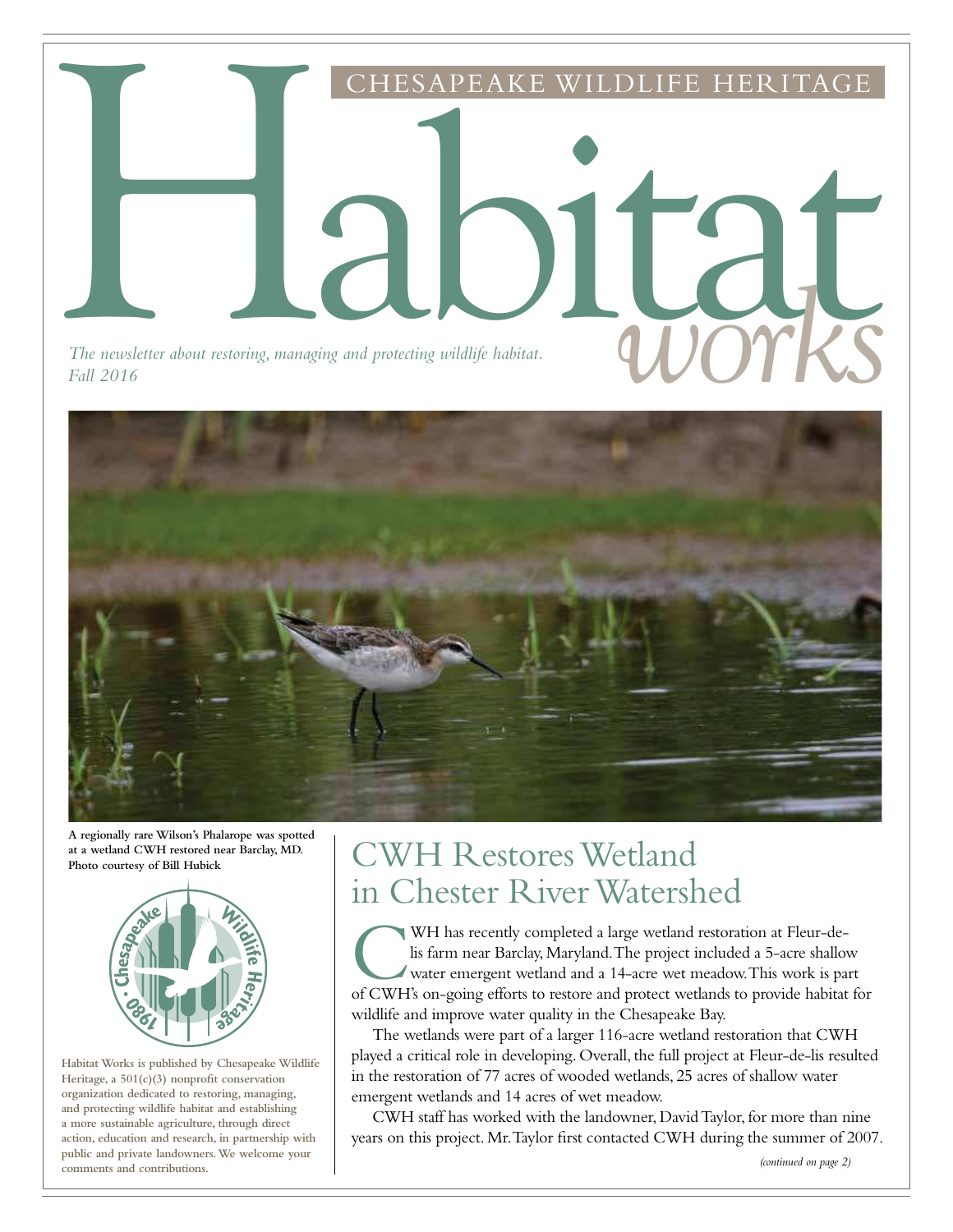

#### **Chesapeake Wildlife Heritage Board of Directors**

Ralph Partlow, *President and Treasurer* Larry Albright, *Chairman* Cleo Braver, *Vice President* Laura Hoffman, *Secretary* Stanley P. Watkins, Jr. M.D. John Murray, Esq, *Advisor* Dennis Whigham, PhD, *Advisor*

#### **Staff**

Ned Gerber, *Director* Michael Robin Haggie Andi Pupke Chris Pupke Sandy Parker Mary Henley Phil Boyd Danny Sterling Paul McMullen Buck Schuyler Dean Knowles

Chesapeake Wildlife Heritage The Old Railway Station 46 Pennsylvania Avenue P.O. Box 1745 Easton, Maryland 21601 410.822.5100 410.822.4016 fax info@cheswildlife.org cheswildlife.org

*Printed on recycled paper.*

#### *(continued from page 1)*

He wanted to use his farm to help animals. Our staff met with him and showed him some of our wetland restoration projects, including Mudford Farm near Sudlersville and Bailey's Neck Farm near Easton.

Mr. Taylor selected the Wetland Reserve Program from the USDA to use on his farm. WRP covered costs for the restoration and paid the landowner for a conservation easement on the wetland that will permanently protect the habitat. Rich Mason at U.S. Fish and Wildlife Service provided critical support for the project.

Fleur-de-lis Farm contains 153 acres adjacent to the hamlet of Barclay in northern Queen Anne's County. The property is located at the headwaters of Red Lion Branch, a major tributary of the Chester River. The 19 acres of wetlands restored by CWH were in hydric soils, including Hurlock, Othello, Corsica and Carmichael soils. Approximately 20 acres of agricultural run-off will be filtered by these wetlands.

Birds seen at the farm in the first year of the restoration include Tundra Swan, Northern Pintail, Glossy Ibis, Semipalmated Plover, Spotted Sandpiper, Wilson's Snipe, Orchard Oriole and Grasshopper Sparrow. Perhaps the biggest surprise was a Wilson's Phalarope, which was spotted in April. Overall, seventy-seven different species of birds have been identified on the wetlands.

Many different species will also find critical habitat in the wetlands including frogs, turtles, butterflies, dragonflies and more.

In addition to the wildlife benefits, the wetlands will also help improve water quality in Red Lion Branch a major tributary of the Chester River. The Smithsonian Environmental Research Center has documented that CWH restored wetlands can filter up to 70% of the nutrient pollution that enters the wetlands.

For more information about restoring wetlands on your property, please contact the CWH office at 410-822-5100.



**CWH's Phil Boyd (right) discusses the wetland restoration with landowner David Taylor.**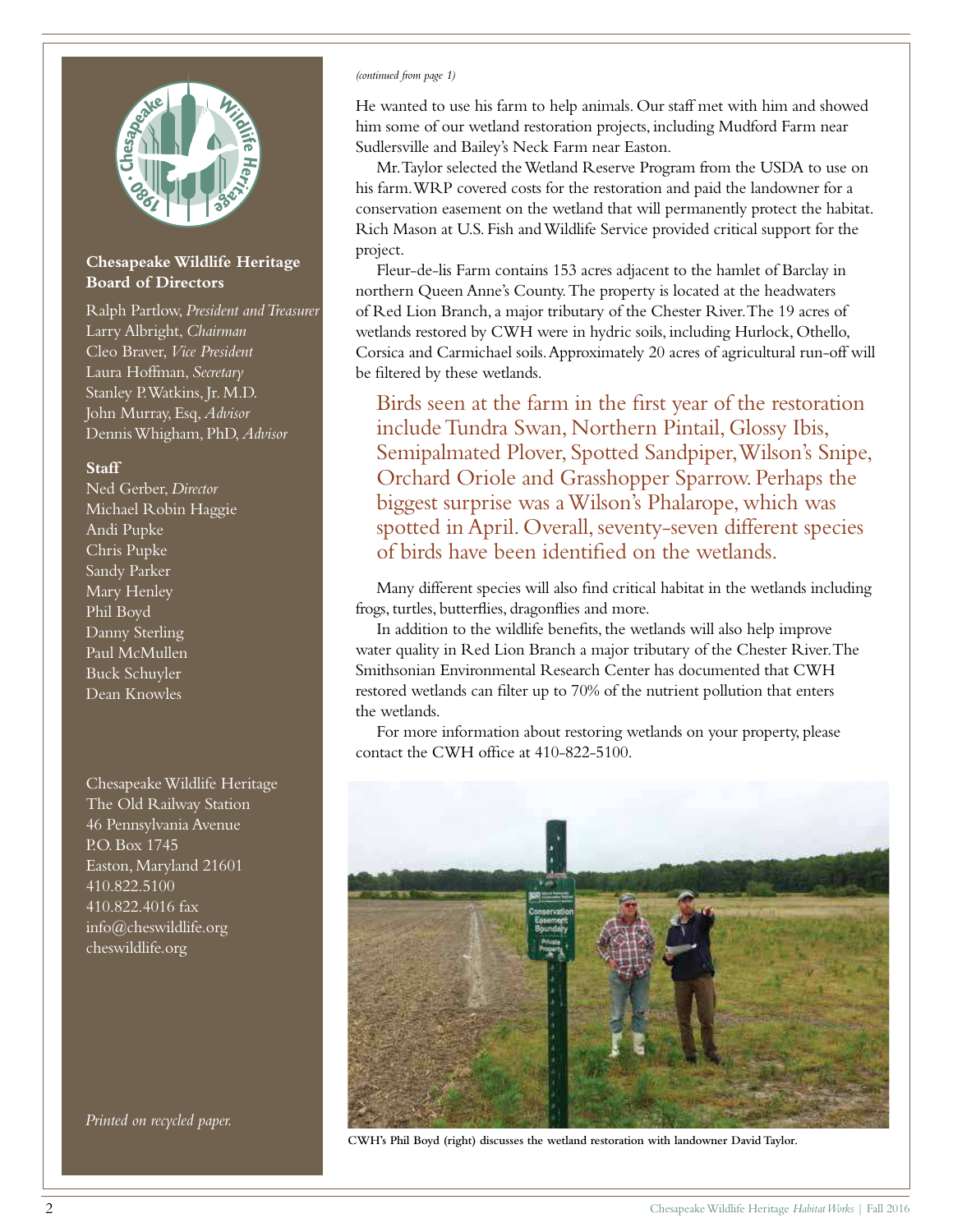## Smith Fund Will Help Waterfowl and Other Wildlife

The family and friends of Charlie Smith have established the "Charlie Smith Habitat Fund" at Chesapeake Wildlife Heritage in his memory.<br>The Smith Fund will help CWH restore wetlands for the benefit of wildlife and the Che he family and friends of Charlie Smith have established the "Charlie Smith Habitat Fund" at Chesapeake Wildlife Heritage in his memory. The Smith Fund will help CWH restore wetlands for the benefit of memory of Charlie.

The first project will be completed at CWH's Barnstable Hill Farm on Kent Island. The 540-acre farm was donated to CWH in 2000 and is permanently protected from development by a conservation easement. A waterfowl impoundment will be constructed on the north part of the farm. With more than 5.5 miles of waterfrontage on Kirwan Creek and Prospect Bay, Barnstable is one of the most important waterfowl sanctuaries in the Mid-Shore Region.

Charlie was well known among boaters throughout the Chesapeake Bay and East Coast. He was an intrepid sailor and a member of the Annapolis Yacht Club, Tred Avon Yacht Club, Admirals Cove Club, Palm Beach Yacht Club and the Ocean Reef Club. Charlie started Yacht Maintenance Company in 1978. He was also a passionate hunter and fisherman.

Larry Albright, CWH's Chairman and a great friend of Charlie's, said, "Charlie loved the work that CWH does, particularly the shallow-water marshes. This will be a great way to honor his memory. Each time the ducks drop into the wetland, I will think about how excited Charlie would get at that sight. I am very grateful to Elizabeth, his widow, and his parents, Anne and Sunny, and family for their support of this project."

If you want to help support the Smith Fund, please call the office (410-822-5100) and ask to speak with Chris Pupke or stop by Albright's Gun Shop and talk with Larry.



**A pair of American Widgeon found on a wetland restored by CWH at our Canterbury Farm on Bailey's Neck near Easton, MD. Photo courtesy of David Judd.**

#### **Donate Stock and Receive a Charitable Deduction**

**Tree Swallows using a CWH nesting box**



Donating appreciated stock is an excellent way to support CWH, the Bay and our wildlife. This type of donation is very simple and allows you to take advantage of tax laws to maximize your gift to CWH and reduce your taxes.

**For example, Mrs. Johnson purchased stock for \$5,000 several years ago. Today, this stock is worth \$20,000. If Mrs. Johnson sells the stock, she would have a \$3,000 capital gains tax (20% of the profit from the sale of the stock). However, if she decides to donate the stock to CWH, Mrs. Johnson would receive a charitable deduction for the full fair-market value of the stock (\$20,000). For someone in the 28% tax bracket, this donation would provide a \$5,600 tax savings. In the end, Mrs. Johnson's tax bill is \$8,600 less and CWH gets a terrific gift that will benefit wildlife.**

Please call 410.822.5100 and talk with Chris Pupke to learn more about this easy method to support CWH!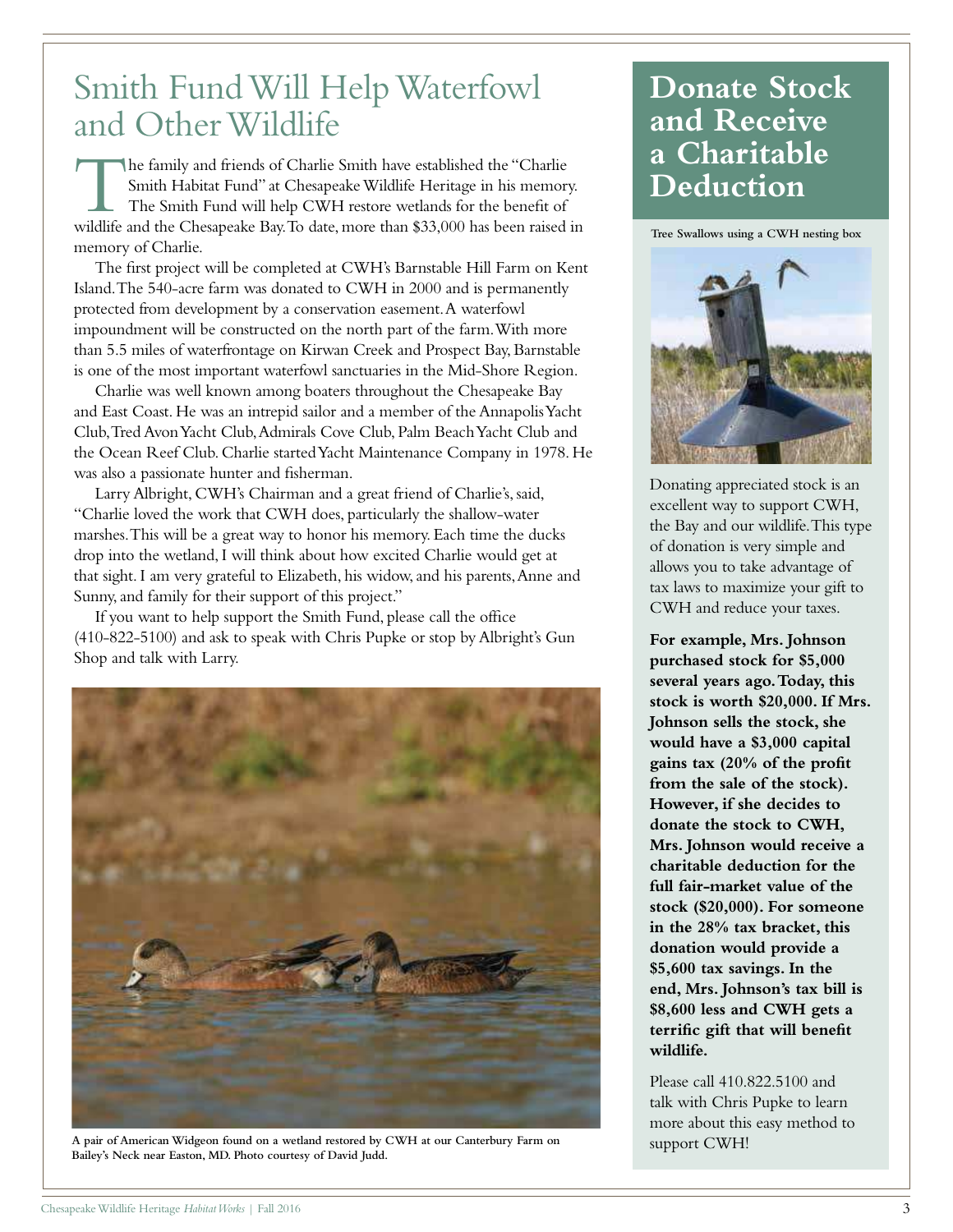## Thank you Austin

*By Ned Gerber*

CWH bids a grateful farewell to Austin Jamison for his many years of service to us and the wildlife resource. He first came to work for CWH in the late 1990's as a field tech who worked on CREP buffer plantings of trees and native grasses. After a few years he went to grad school at University of Vermont where he obtained a Master's degree in soil science. Then we opened a CWH outpost near Charlottesville, Virginia where he worked successfully to establish native grass/wildflower/tree buffers along farm streams using that state's CRP/CREP. In Virginia they plant trees on 20-foot centers so that native warm-season grasses and wildflowers can be drilled between the rows which creates a very diverse buffer until the trees close canopy. Austin planted hundreds of acres of native warm-season grasses during his tenure in Virginia and designed some nice wetlands, as well.

The Commonwealth is a large state and at times Austin would camp on farms so that he did not have to commute long distances back and forth to meadow planting projects. I recall receiving some great text photos of his tent set up right next to the tractor and grass drill. The Virginia farming landscape still contains a lot of cows and they also created challenges for Austin at times.Through his efforts, native warmseason grass buffers and meadows became much more appreciated and utilized in a farming area that had only known exotic cool-season grasses before. He pioneered the use of GPS herbicide application for CWH, which has enabled us to reduce the rates we use when establishing meadows.

CWH wishes Austin and his family all the best as he embarks on his new career as a physical therapist.



**Austin Jamison loads the warm season grass drill with seed as he prepares to plant one of the more one thousand acres of riparian buffers he planted in Virginia.**

# Ask Andi:



**Large Milkweed Bugs on Butterfly Weed, a type of Milkw**

Q: What are these orange and black bugs on my milkweed plants? Will they harm Monarch butterflies?

A: These are Large Milkweed Bugs *(Oncopeltus fasciatus).* They spend all the stages of their life in the milkweed patch. It is just one of the many insects that makes its living in the milkweed patch.

The Milkweed Bug is more of a nuisance than a threat to the milkweed plants. They do little damage to the plant and are only present for a short period of time. Adults live about one month in the summer time. They overwinter as adults in the leaf litter.

Large Milkweed Bug adults eat milkweed plant matter, maturing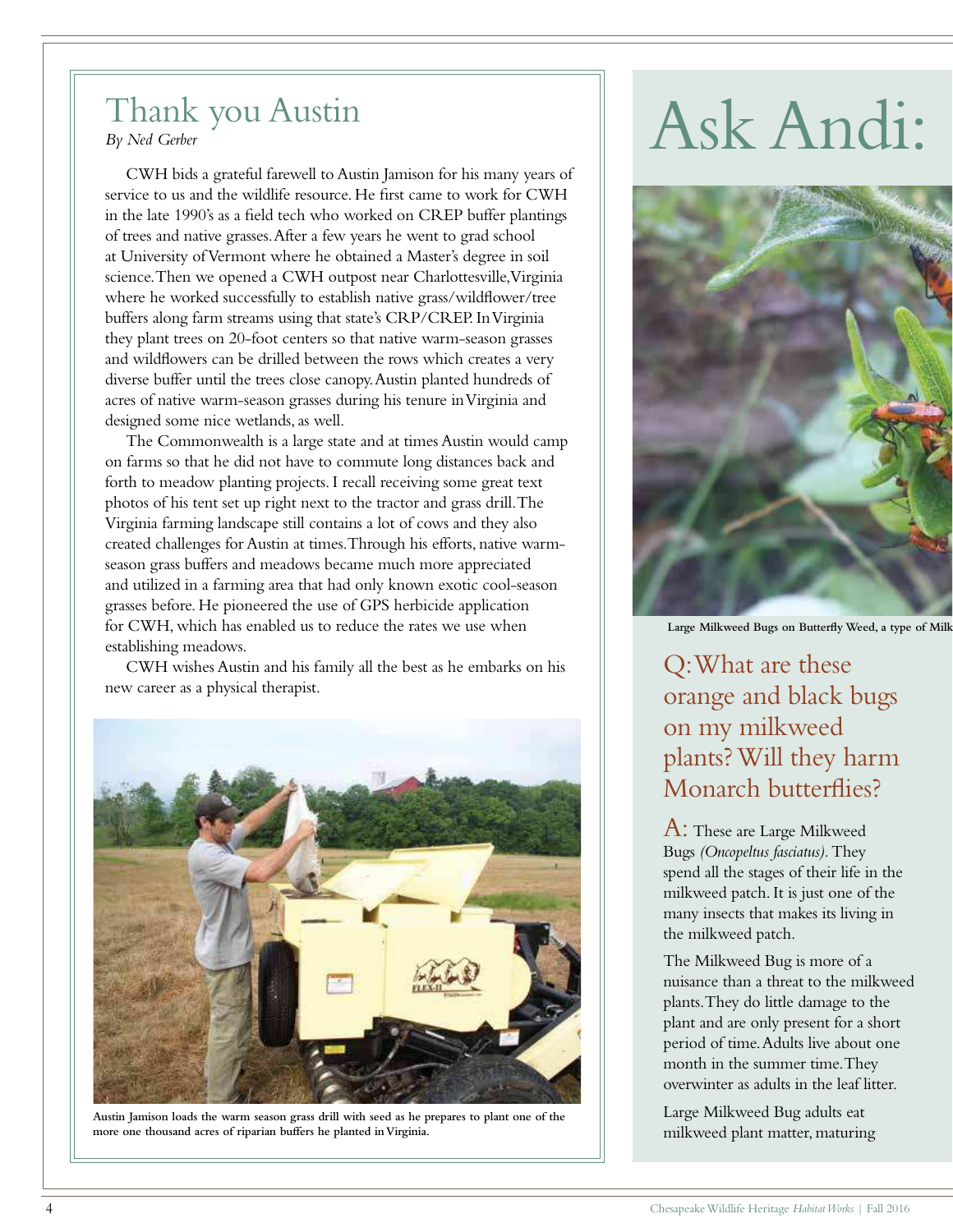*Questions and answers about wildlife by Andi Pupke, Education and Outreach Director*



weed plant.

milkweed seed and nectar from milkweed flowers. The bodies of the Milkweed Bug contain a toxic compound derived from the sap of the milkweed plant. When milkweed is scarce, the milkweed bug can shift from being an herbivore to a scavenger and predator.

This insect uses the same orange and black warning colors as the Monarch butterfly. Their tendency to congregate probably emphasizes the warning to would be predators. Large Milkweed Bugs should not be a problem for Monarch butterflies.

Milkweed patches are a valuable source of food and cover for a host of insects. They are a micro-environment worth studying all on their own. For information about starting your own Milkweed patch, please call the office and ask for Andi Pupke.

## Purple Martin Nesting Box Survey Results *by Andi Pupke*

WH continued our Purple Martin colony monitoring for some<br>landowners in 2016. Compared to the results for last season, this year's<br>results were disappointing. During the 2015 nesting season, we monitor<br>13 individual houses WH continued our Purple Martin colony monitoring for some landowners in 2016. Compared to the results for last season, this year's results were disappointing. During the 2015 nesting season, we monitored successfully fledge. This gave us an average of 23.6 chicks fledging per house.

During the 2016 nesting season, we monitored 17 houses on 7 different properties and had only 247 chicks fledge successfully. This gave us an average of 16 chicks per house, which represents a 32% decline from 2015 to 2016.

We may never know all of the reasons for the drop in production of Purple Martins this year but we have a few theories ranging from weather to predators to human impact.

This spring was cooler and wetter than normal. Once the Purple Martins arrived in Maryland, we had a great deal of rain and cooler than normal temperatures. This meant there were fewer flying insects to provide food for the Martins to help them survive the cold nights. Purple Martins deplete their fat stores traveling from South America to their breeding grounds and need to consume insects when they return. Indeed, we found more adult Martins huddled together dead in the houses right after their return than ever before. Furthermore, the Martins started nesting about a week later than last year which may have also contributed to lower numbers of offspring.

Predators also made their impact felt. We saw an increase in night-time owl attacks on the Purple Martin colonies. In response, CWH is now encouraging all of our Martin landlords to install owl guards to prevent such attacks from devastating their colonies.

Finally, there may have been an increase in insecticides used in areas surrounding the Purple Martin colonies this year. Purple Martins feed on flying insects and treated insects can move from a treated area to an area that has feeding Martins. The insecticides can travel up the food chain and poison Martins and other insectivores.

CWH will continue to monitor Purple Martin colonies. We hope to have a better season next year. If you have a colony that you would like our trained biologists to monitor for a fee, please call our office.



**Newly hatched Purple Martin chicks in a nesting box monitored by CWH staff on Reeds Creek near Centreville, MD.**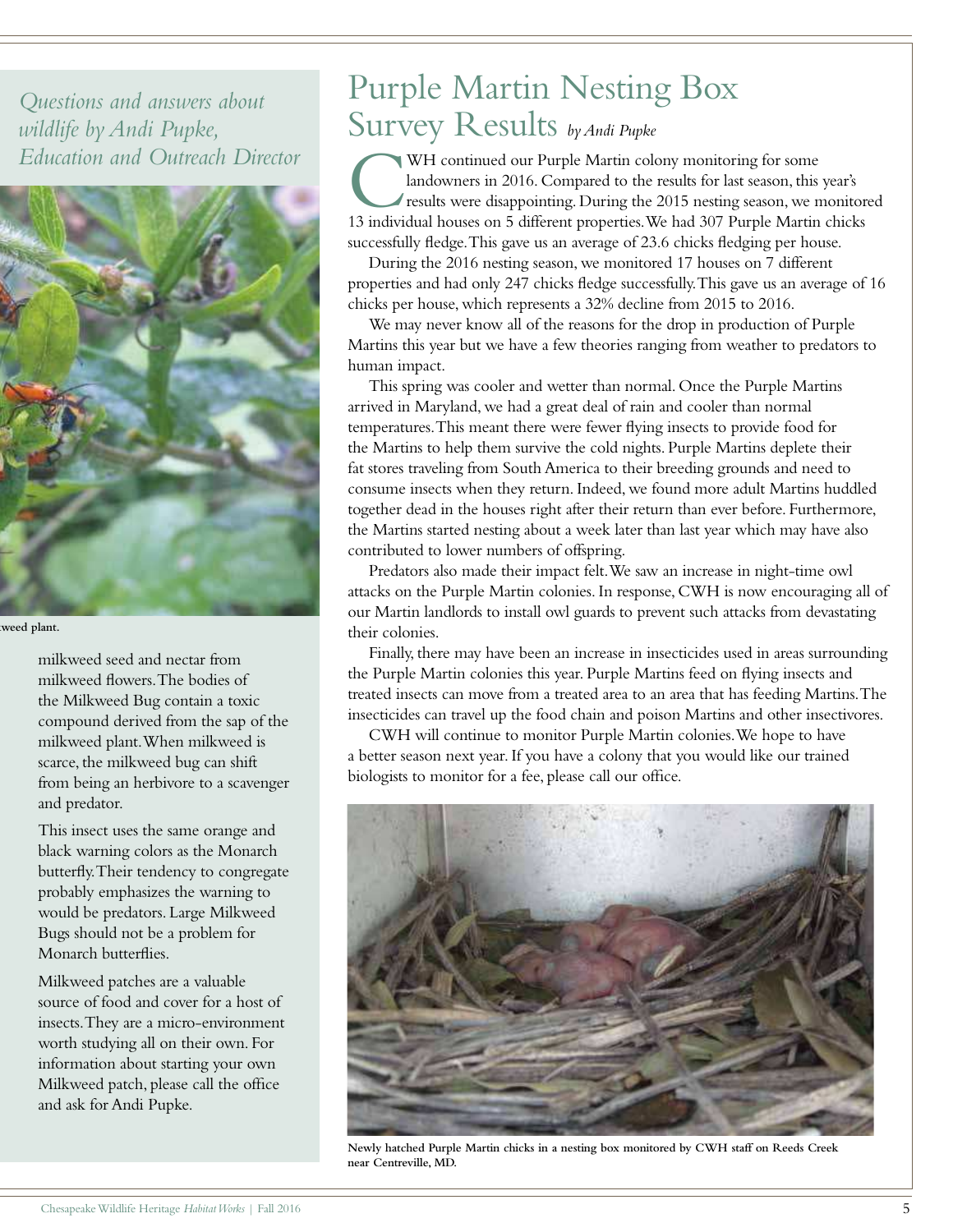# CWH Receives Grant to Aid Wetland Restoration Project at Canterbury Farm



**This pair of Wood Ducks was photographed on one of the restored wetlands at CWH's Canterbury Farm. Wood Ducks are one of a host of birds that will benefit from the wetland restoration project planned at Canterbury Farm for 2017 that was funded by a grant from the EPA's Chesapeake Bay Stewardship Fund administered by NFWF.**

WH has received a grant of \$96,000 from the Chesapeake Bay<br>Stewardship Fund, a partnership between the Environmental Proto<br>Agency and the National Fish and Wildlife Foundation. This fund<br>help CWH restore 15 acres of non-ti WH has received a grant of \$96,000 from the Chesapeake Bay Stewardship Fund, a partnership between the Environmental Protection Agency and the National Fish and Wildlife Foundation. This funding will

The restored wetlands will improve water quality in the Choptank River. CWH will also educate 25 landowners in the Mid-Shore region about wetland restoration. We estimate that the restoration of 15 acres of wetlands will annually prevent 3,195 pounds of nitrogen, 150 pounds of phosphorus and 40,000 pounds of sediment from fouling the waters of the Choptank River.

CWH will restore 7 acres of shallow emergent, non-tidal wetlands and 8 acres of forested wetlands on the farm. Both sites are within 1/4 mile of the tidal waters of Trippes Creek, a major tributary of the Choptank River.

Canterbury Farm is a 150-acre property owned by Chesapeake Wildlife Heritage. In 2000-01, CWH developed a terrific partnership with the former landowner Mrs. Martha Ann Healy. This partnership resulted in the restoration of 100 acres of wetlands. In 2008, Mrs. Healy donated the farm to CWH. Subsequently, CWH restored a 6-acre wetland on the farm in 2013. The entirety of Canterbury Farm is in a conservation easement held by Maryland Environmental Trust and Eastern Shore Land Conservancy. This easement protects the property from development and more specifically the habitat from conversion to agriculture.

The Chesapeake Bay Stewardship Fund is administered by NFWF and financed primarily by the EPA's Innovative Nutrient and Sediment Reduction Grants Program and the Small Watershed Grants Program. Additional public and private funding is provided by NFWF.

#### **Go Green!** Receive Newsletters Electronically

Won't you please help CWH save trees and use more of our funds to benefit wildlife and the Chesapeake Bay by having your copy of the CWH newsletter, *Habitat Works*, delivered to you via email. Send an email to info@cheswildlife.org with "Newsletter by email" in the subject line. Please include your name and address in the message (so we are sure we have the correct person in our mailing list). Upon receipt of your email, a reply will be sent to confirm your request for an electronic version of the newsletter.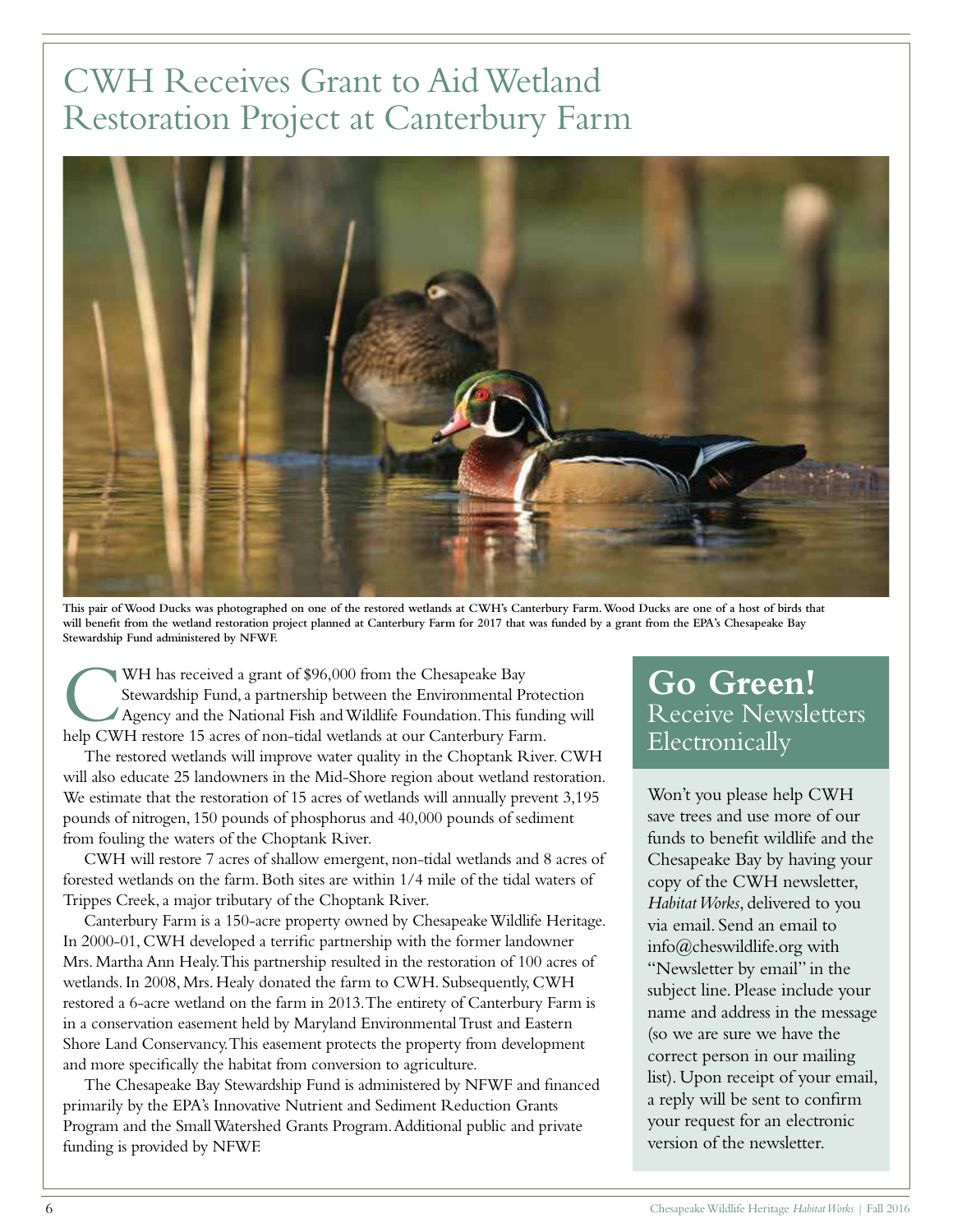# ABA Honors Ingersoll Family For Wetland Restoration

Congratulations to Hank Ingersoll and the Ingersoll family for their recognition from the American Birding Association. In the Conservation Milestones section of the May 2016 ABA magazine, the Ingersolls were honored for the habitat restoration work on their farm near Chestertown, MD.

CWH worked closely with the family and developed a habitat restoration plan. The plan included a wetland restoration and buffer planting of warm-season grasses. CWH then planted the buffers and designed and restored the wetlands. In addition to avian benefits outlined in the article, the new habitat will benefit a host of wildlife from butterflies to frogs to turtles and help improve water quality in the Chesapeake Bay.

ABA's Conservation Milestones "recognize efforts toward building a better future for birds and birders."

*The following article appeared previously in the May 2016 issue of Birder's Guide magazine<bg.aba.org/i/688884 may-2016/09>, published by the American Birding Association.*

#### **Henry Ingersoll: Bring Back the Wetland**

In 2007, Henry Ingersoll, a physician living in California, inherited his father's 320-acre farm in Maryland on the eastern shore of Chesapeake Bay, along with his siblings. Together, they set out to restore wetland habitats on the property.

Many wetlands in this area were drained for farming during the 20th century, and associated bird species have declined. By restoring the habitat, Ingersoll hoped to benefit birds like waterfowl and Field Sparrows, which he remembered seeing on the farm when he was a child.

He got in touch with Chesapeake Wildlife Heritage, a local conservation organization that specializes in restoring native habitats. After a few years of planning with the federal Conservation Reserve Program, the heritage built a berm to create a 20-acre seasonal wetland, and planted an additional 30 acres with native grasses to restore meadow habitat.

Then, to document the birds using the property, Ingersoll reached out to Wayne Bell, a senior associate at Washington College's Center for Environment and Society. Bell designed a protocol to survey for birds on the farm. So far, these surveys have produced nearly 400 checklists and have tallied 135 species, including a rare Connecticut Warbler in September 2015.

Two undergraduate students at Washington College analyzed these data as part of their degree requirements. In 2015, they found that avian diversity increased 10% and that avian abundance rose a whopping 46% since the habitats were restored. Surveys found 14 species of waterfowl and shorebirds that were not present before the wetland was brought back, and birds like Field and Swamp sparrows are now using the meadows.

The Conservation Reserve Program, designed for farmers, helps people improve wildlife habitat, reduce soil erosion, and improve water quality by planting native vegetation, creating windbreaks and buffer strips, and taking care of riparian zones on croplands. Learn more about the program, and how to enroll, at tinyurl.com/enroll-CRP.



**Wetland restored by CWH at Ingersoll farm near Chestertown, Maryland**